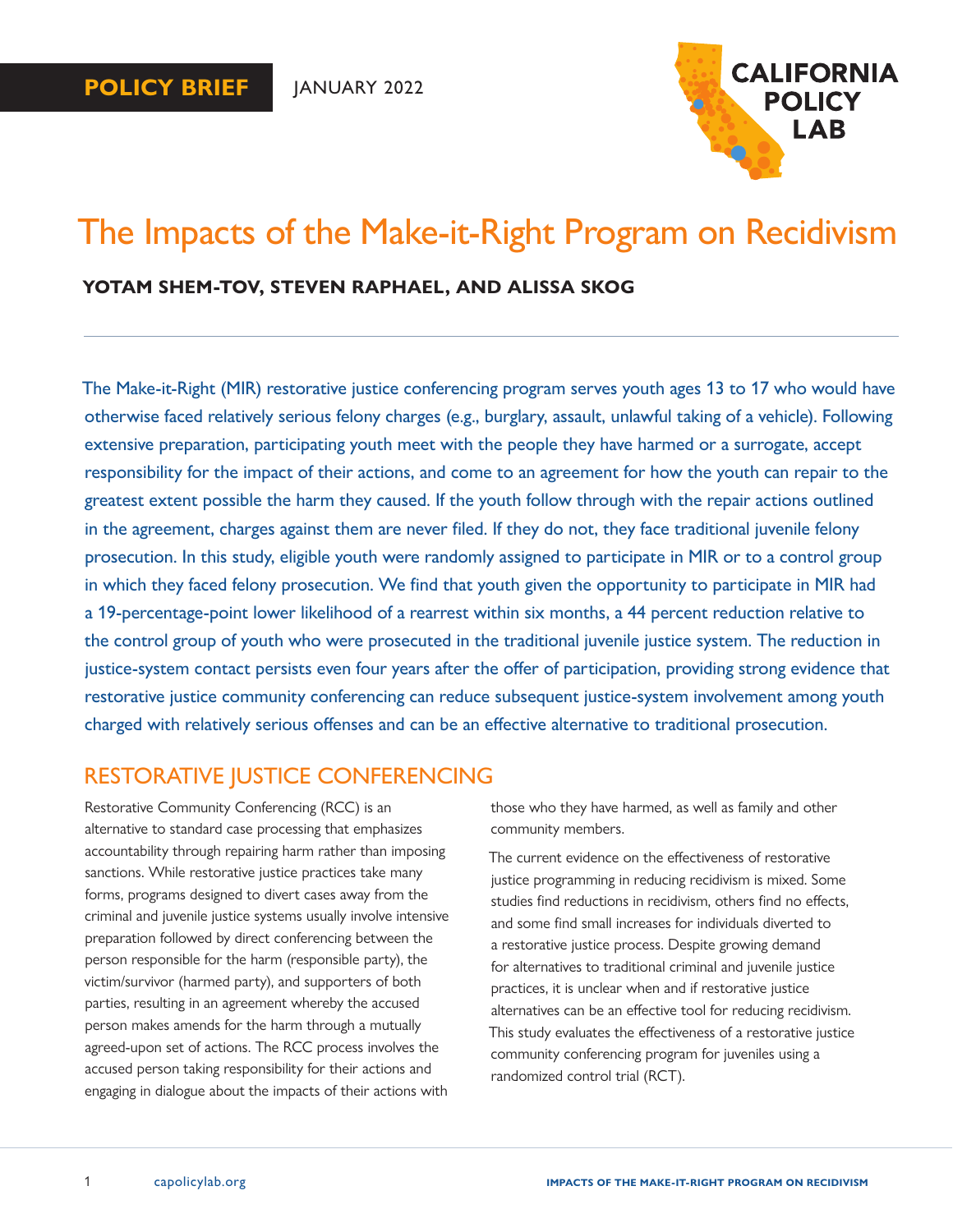

# THE MAKE-IT-RIGHT PROGRAM

The San Francisco District Attorney (SFDA) teamed with [Community Works](https://communityworkswest.org/) (CW) and [Huckleberry Youth](https://www.huckleberryyouth.org/), two Bay Area nonprofits supporting youth involved in the criminallegal system, to pilot the MIR program at the end of 2013. [MIR is a pre-charging diversion program](https://www.sfdistrictattorney.org/policy/restorative-justice/make-it-right/): youth whom the prosecutor otherwise would have charged with certain felony offenses are diverted to this RCC program.

Conferencing involves a dialogue between the youth, their family, the person harmed, and a community representative, facilitated by CW and ultimately leading to an agreed-upon plan for addressing the harm imposed during the incident. The agreement can include writing formal letters of apology, paying restitution, agreeing to specific community service, and/or tailored actions of good faith. Youth also participate in post-conference case management and agreements monitoring, managed by Huckleberry Youth's Community Assessment and Resource Center. If the youth completes the requirements of the program and the provisions of their RCC agreements, the SFDA does not file formal charges against them. Youth who fail to follow through with the program have their cases referred back to SFDA for felony prosecution.

**Photo credit: Community Works**

## THE STUDY

The SFDA and CW partnered with the California Policy Lab to conduct an [RCT](https://a2jlab.org/guest-post-evaluating-make-it-right/) to learn about the impact of MIR. During the study period, after the juvenile prosecutor reached the decision to file charges but before charges were formally filed, eligible youth were randomly assigned to receive an offer to participate in MIR (treatment group) or to not receive that offer and instead be processed through traditional juvenile prosecution (control group). All the individuals in the control group faced charges, as did youth given the opportunity to participate in MIR but who did not enroll or who enrolled, but did not complete the program.

Once assigned to MIR, CW assessed the youth's ability to participate. An essential requirement for participation was that the youth demonstrate capacity for reflection and an openness to taking responsibility for their actions. If the youth was deemed unsuitable or unable to participate, the case was referred back to the SFDA for traditional prosecution. Young people and their parents or legal guardians could decline to participate, effectively opting for the case to be referred back to the SFDA for prosecution.

In total, 143 cases were deemed eligible between 2013 and 2019, with 99 (69.2 percent of study subjects) randomly referred to MIR and 44 (30.8 percent) randomly referred to face traditional prosecution (Figure 1). Youth assigned to MIR either enroll in the program or are deemed unsuitable. Lack of family support was a common reason why youth were not able to commit to the RCC process.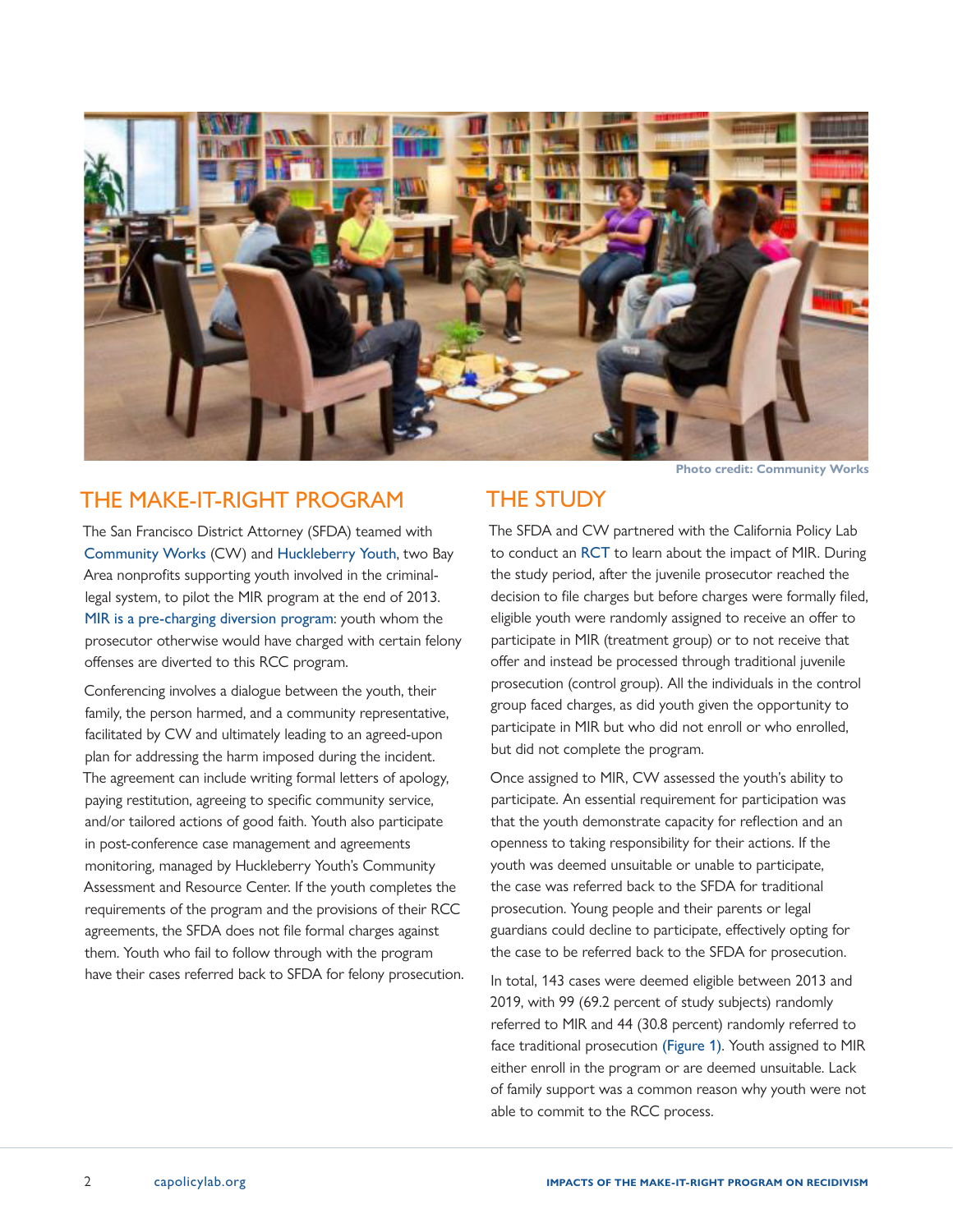

#### <span id="page-2-0"></span>FIGURE 1. Case flow through the different treatments in the Make-it-Right study

# **FINDINGS**

## **MIR had high program enrollment and completion**

The MIR enrollment rate was high: four out of five of those referred to MIR enrolled in the program. In contrast, other RCTs of restorative juvenile justice programs in the US found average enrollment rates below 50 percent (see [full study](https://www.nber.org/papers/w29150) for a summary). The higher rate may reflect the fact that MIR study youth are alleged to have committed more serious offenses relative to youth enrolled in prior programs under study, and face felony prosecution and potentially severe sanctions if they chose not to participate in conferencing. Alternatively, youth who have committed more serious offenses may be more remorseful and perhaps more amenable to the self-reflection required by the intervention.

Overall, 52.5 percent of those given the opportunity to participate in MIR completed the program and ultimately did not face juvenile prosecution. Among youth who participated in a restorative community conference, 95 percent followed through on their agreements and completed the program. There are several reasons why youth might not complete the program. For example, the youth and the harmed party might not reach an agreement during the conference, or the youth may not fulfill the accountability plan agreed upon with the harmed party during the conference.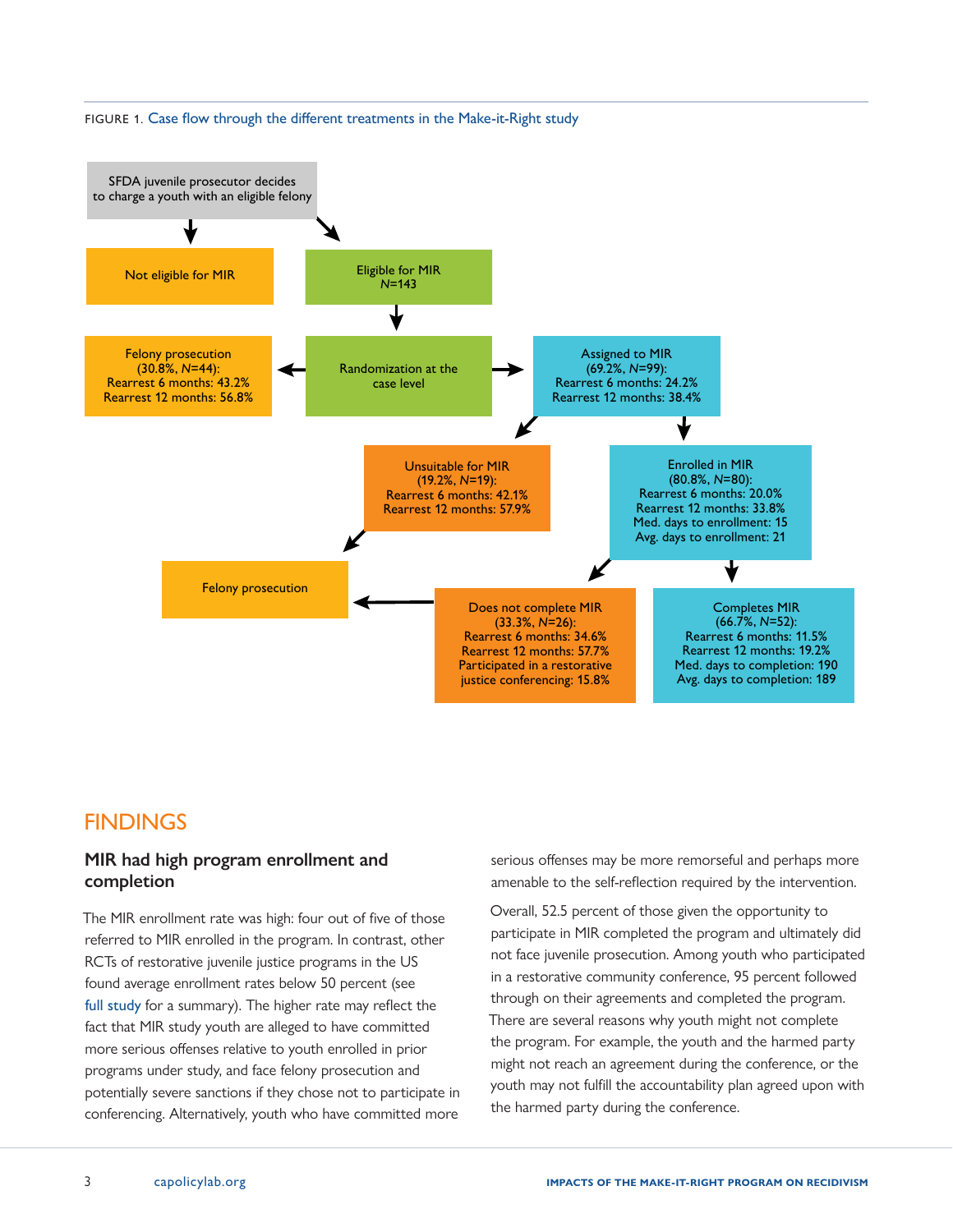### **MIR leads to declines in rearrest**

Figure 2 shows how the probability of being rearrested changes over time for the group offered to participate in MIR compared to the group experiencing traditional juvenile prosecution.

Nearly half of the control group was rearrested within six months of randomization and over 70 percent were rearrested by the end of the four-year period. The rearrest rates are markedly lower for youth in the treatment group (those given the option to participate in MIR): the rearrest rate for the MIR group is approximately 20 percentagepoints lower than the control group at six months, and this difference continued for four years following the offer to participate.

#### FIGURE 2. Probability of rearrest in the four years following the offer to participate in Make-it-Right



Note. All outcomes are measured from the date that youth are randomized to either receive an offer to participate in MIR (the treatment group) or are instead processed through traditional juvenile prosecution (control group). Rearrest is defined as a new arrest in San Francisco.

### **Assignment to Make-it-Right reduces rearrests by:**



An offer to participate in MIR reduces the likelihood of rearrest by 18.9 percentage points within the first six months, 18.4 percentage point within the first year, and 14.4 percentage points within the first two years. Relative to young people who were not given an offer to participate in MIR and were prosecuted, these effect sizes imply a 44 percent, 33 percent, and 23 percent reduction in recidivism, respectively. The overall effect sizes persist at three years following the date of program offer (14.7 percentage points or 20 percent less than youth not given an offer to participate) and widens at four years (26.7 percentage points or 30 percent less than youth not given the offer to participate).

## **Completion of the program likely drives the declines in arrest**

[Figure 1](#page-2-0) suggests that the reduction in arrest rates among youth given the offer to participate in the MIR program is likely driven by the youth who enrolled in the program and completed the agreement. The 12-month rearrest rates among youth who completed is much lower (19.2 percent) than those who enrolled but did not complete (57.7 percent). While these substantial differences suggest MIR transforms the outcomes for the youth involved, it's also possible that youth who complete the program and youth who do not may be different in other ways that contribute to differences in subsequent arrest rates.